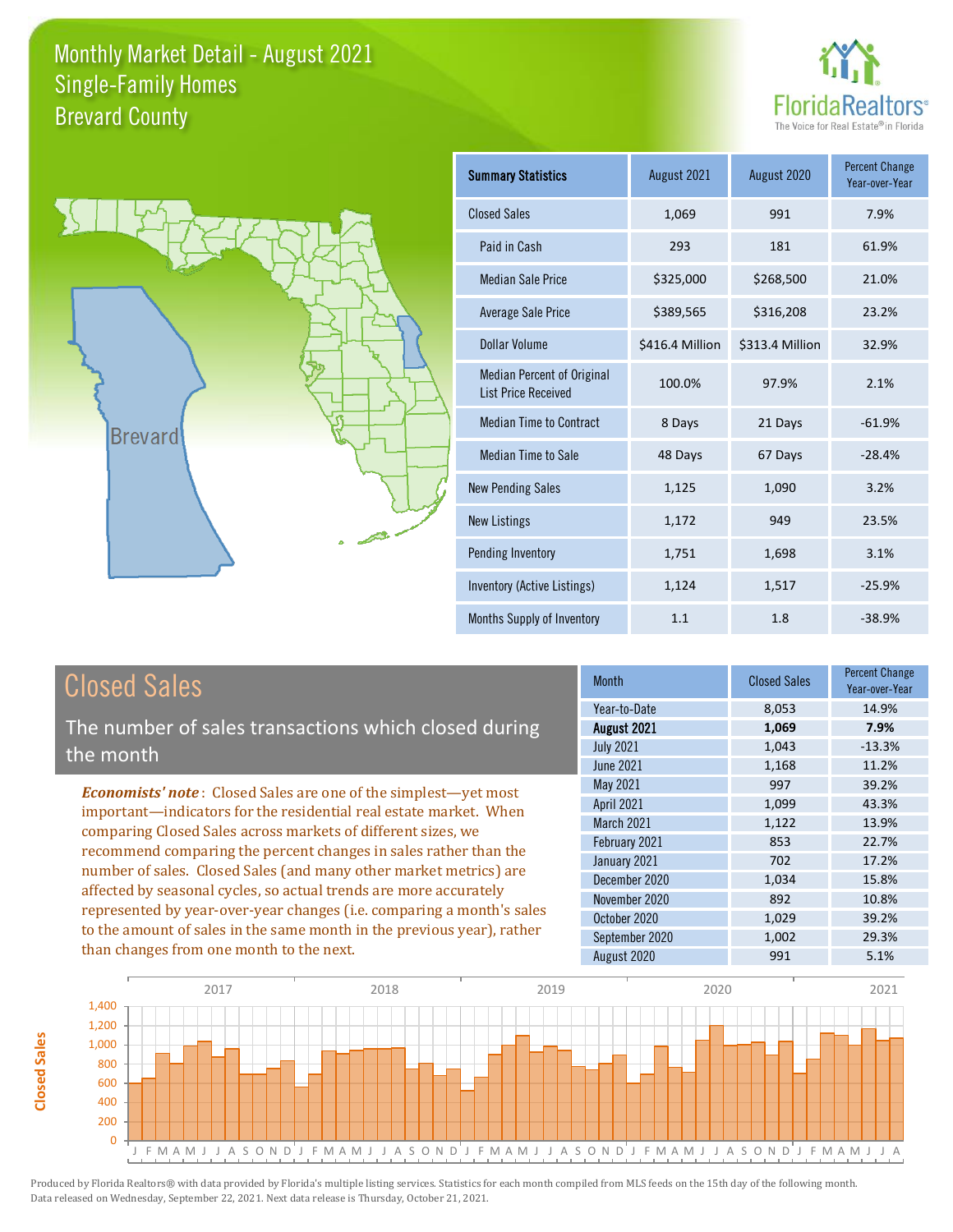this statistic should be interpreted with care.



| Cash Sales                                                                     | <b>Month</b>      | <b>Cash Sales</b> | <b>Percent Change</b><br>Year-over-Year |
|--------------------------------------------------------------------------------|-------------------|-------------------|-----------------------------------------|
|                                                                                | Year-to-Date      | 2,020             | 56.5%                                   |
| The number of Closed Sales during the month in which                           | August 2021       | 293               | 61.9%                                   |
| buyers exclusively paid in cash                                                | <b>July 2021</b>  | 256               | 17.4%                                   |
|                                                                                | June 2021         | 289               | 68.0%                                   |
|                                                                                | May 2021          | 276               | 124.4%                                  |
|                                                                                | <b>April 2021</b> | 295               | 186.4%                                  |
| <b>Economists' note:</b> Cash Sales can be a useful indicator of the extent to | <b>March 2021</b> | 258               | 41.0%                                   |
| which investors are participating in the market. Why? Investors are            | February 2021     | 197               | 34.9%                                   |
| far more likely to have the funds to purchase a home available up front,       | January 2021      | 156               | $-5.5%$                                 |
| whereas the typical homebuyer requires a mortgage or some other                | December 2020     | 204               | 21.4%                                   |
| form of financing. There are, of course, many possible exceptions, so          | November 2020     | 187               | 10.0%                                   |
| this statistic should be interpreted with care                                 | October 2020      | 186               | 14.8%                                   |



### Cash Sales as a Percentage of Closed Sales

The percentage of Closed Sales during the month which were Cash Sales

*Economists' note* : This statistic is simply another way of viewing Cash Sales. The remaining percentages of Closed Sales (i.e. those not paid fully in cash) each month involved some sort of financing, such as mortgages, owner/seller financing, assumed loans, etc.

| Month             | Percent of Closed<br>Sales Paid in Cash | <b>Percent Change</b><br>Year-over-Year |
|-------------------|-----------------------------------------|-----------------------------------------|
| Year-to-Date      | 25.1%                                   | 36.4%                                   |
| August 2021       | 27.4%                                   | 49.7%                                   |
| <b>July 2021</b>  | 24.5%                                   | 35.4%                                   |
| June 2021         | 24.7%                                   | 50.6%                                   |
| May 2021          | 27.7%                                   | 61.0%                                   |
| April 2021        | 26.8%                                   | 100.0%                                  |
| <b>March 2021</b> | 23.0%                                   | 23.7%                                   |
| February 2021     | 23.1%                                   | 10.0%                                   |
| January 2021      | 22.2%                                   | $-19.3%$                                |
| December 2020     | 19.7%                                   | 4.8%                                    |
| November 2020     | 21.0%                                   | $-0.5%$                                 |
| October 2020      | 18.1%                                   | $-17.4%$                                |
| September 2020    | 19.8%                                   | $-0.5%$                                 |
| August 2020       | 18.3%                                   | $-12.4%$                                |

September 2020 198 28.6%

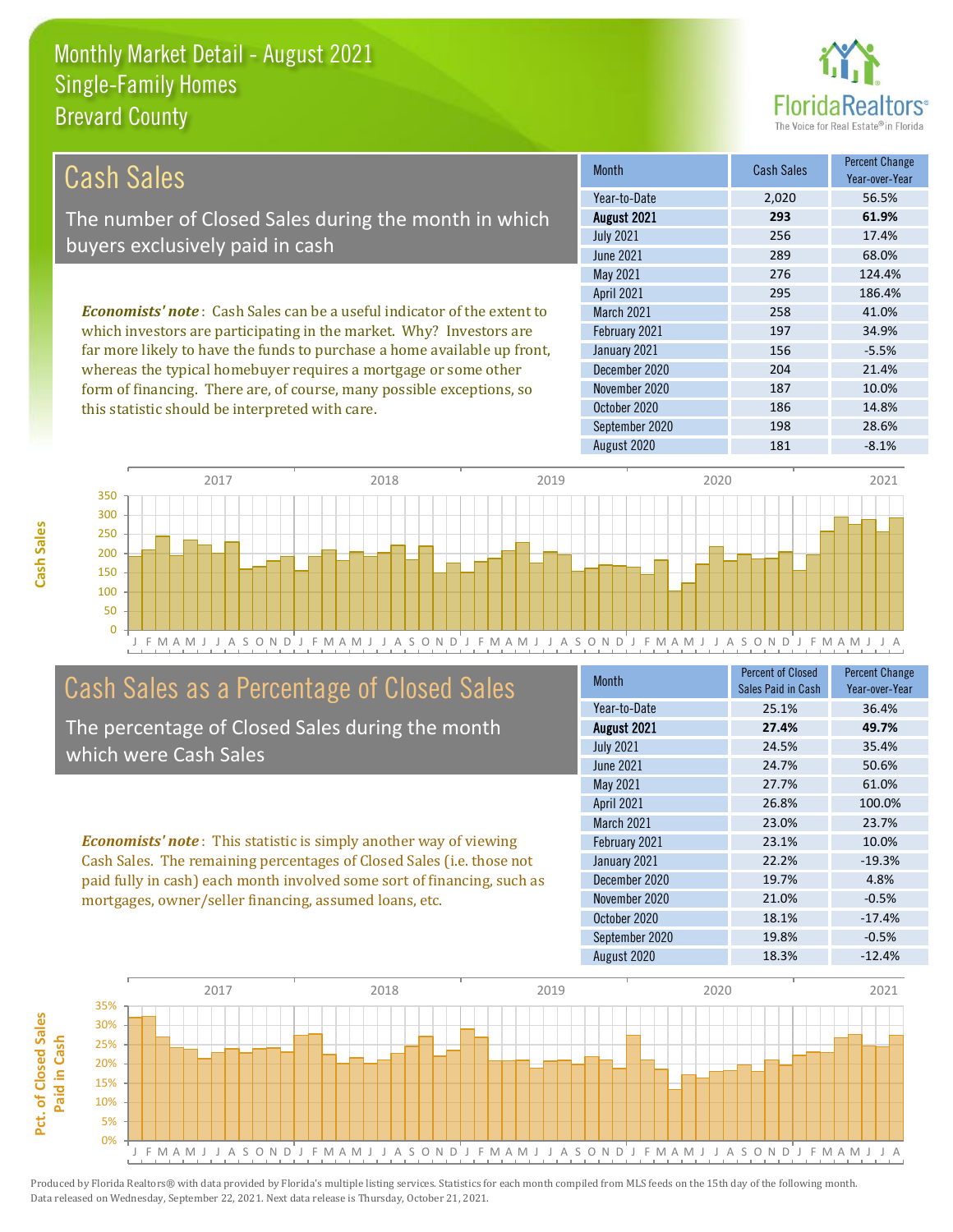

#### Month Median Sale Price Percent Change Year-over-Year August 2021 **\$325,000 21.0%** Year-to-Date \$295,000 14.8% January 2021 **\$267,000** 10.8% July 2021 **\$322,000** \$322,000 20.9% June 2021 **\$314,250** 20.9% March 2021 **\$280,000** 7.9% February 2021 \$274,720 10.8% May 2021 **\$290,000** \$290,000 16.0% April 2021 **\$289,801** \$289,801 13.6% December 2020 \$270,000 8.9% November 2020 \$275,000 14.6% October 2020 **\$274,150** \$274,150 September 2020 \$260,000 8.3% August 2020 \$268,500 14.7% *Economists' note* : Median Sale Price is our preferred summary statistic for price activity because, unlike Average Sale Price, Median Sale Price is not sensitive to high sale prices for small numbers of homes that may not be characteristic of the market area. Keep in mind that median price trends over time are not always solely caused by changes in the general value of local real estate. Median sale price only reflects the values of the homes that *sold* each month, and the mix of the types of homes that sell can change over time. Median Sale Price The median sale price reported for the month (i.e. 50% of sales were above and 50% of sales were below)



#### Average Sale Price

The average sale price reported for the month (i.e. total sales in dollars divided by the number of sales)

*Economists' note* : Usually, we prefer Median Sale Price over Average Sale Price as a summary statistic for home prices. However, Average Sale Price does have its uses—particularly when it is analyzed alongside the Median Sale Price. For one, the relative difference between the two statistics can provide some insight into the market for higher-end homes in an area.

| <b>Month</b>     | <b>Average Sale Price</b> | <b>Percent Change</b><br>Year-over-Year |
|------------------|---------------------------|-----------------------------------------|
| Year-to-Date     | \$362,694                 | 18.2%                                   |
| August 2021      | \$389,565                 | 23.2%                                   |
| <b>July 2021</b> | \$390,215                 | 22.5%                                   |
| <b>June 2021</b> | \$375,748                 | 18.2%                                   |
| May 2021         | \$367,768                 | 25.9%                                   |
| April 2021       | \$376,122                 | 23.6%                                   |
| March 2021       | \$339,852                 | 11.5%                                   |
| February 2021    | \$319,959                 | 7.8%                                    |
| January 2021     | \$319,376                 | 12.7%                                   |
| December 2020    | \$335,807                 | 12.3%                                   |
| November 2020    | \$335,521                 | 17.3%                                   |
| October 2020     | \$336,220                 | 22.2%                                   |
| September 2020   | \$323,334                 | 17.6%                                   |
| August 2020      | \$316,208                 | 9.3%                                    |



**Median Sale Price**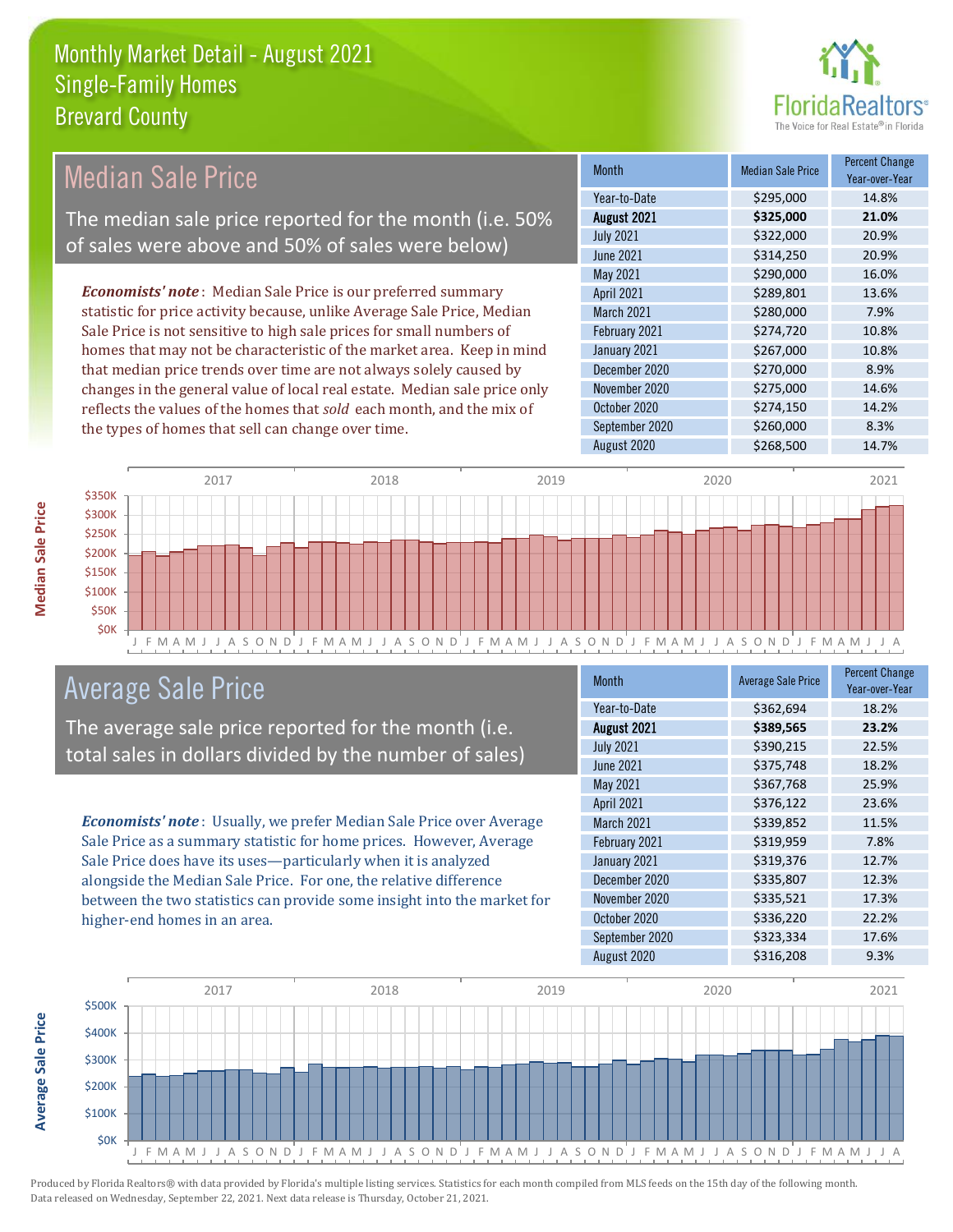

#### ollar Volume

The sum of the sale prices for all sales which closed during the month

*Economists' note* : Dollar Volume is simply the sum of all sale prices in a given time period, and can quickly be calculated by multiplying Closed Sales by Average Sale Price. It is a strong indicator of the health of the real estate industry in a market, and is of particular interest to real estate professionals, investors, analysts, and government agencies. Potential home sellers and home buyers, on the other hand, will likely be better served by paying attention to trends in the two components of Dollar Volume (i.e. sales and prices) individually.

| <b>Month</b>      | Dollar Volume   | <b>Percent Change</b><br>Year-over-Year |
|-------------------|-----------------|-----------------------------------------|
| Year-to-Date      | \$2.9 Billion   | 35.9%                                   |
| August 2021       | \$416.4 Million | 32.9%                                   |
| <b>July 2021</b>  | \$407.0 Million | 6.2%                                    |
| <b>June 2021</b>  | \$438.9 Million | 31.5%                                   |
| May 2021          | \$366.7 Million | 75.3%                                   |
| April 2021        | \$413.4 Million | 77.0%                                   |
| <b>March 2021</b> | \$381.3 Million | 27.0%                                   |
| February 2021     | \$272.9 Million | 32.3%                                   |
| January 2021      | \$224.2 Million | 32.1%                                   |
| December 2020     | \$347.2 Million | 30.0%                                   |
| November 2020     | \$299.3 Million | 30.0%                                   |
| October 2020      | \$346.0 Million | 70.2%                                   |
| September 2020    | \$324.0 Million | 52.1%                                   |
| August 2020       | \$313.4 Million | 14.8%                                   |



## Median Percent of Original List Price Received

The median of the sale price (as a percentage of the original list price) across all properties selling during the month

*Economists' note* : The Median Percent of Original List Price Received is useful as an indicator of market recovery, since it typically rises as buyers realize that the market may be moving away from them and they need to match the selling price (or better it) in order to get a contract on the house. This is usually the last measure to indicate a market has shifted from down to up, so it is what we would call a *lagging* indicator.

| <b>Month</b>      | Med. Pct. of Orig.<br><b>List Price Received</b> | <b>Percent Change</b><br>Year-over-Year |
|-------------------|--------------------------------------------------|-----------------------------------------|
| Year-to-Date      | 100.0%                                           | 2.7%                                    |
| August 2021       | 100.0%                                           | 2.1%                                    |
| <b>July 2021</b>  | 100.0%                                           | 2.7%                                    |
| <b>June 2021</b>  | 100.0%                                           | 2.7%                                    |
| May 2021          | 100.0%                                           | 2.7%                                    |
| April 2021        | 100.0%                                           | 2.5%                                    |
| <b>March 2021</b> | 100.0%                                           | 2.8%                                    |
| February 2021     | 98.3%                                            | 1.2%                                    |
| January 2021      | 98.5%                                            | 2.1%                                    |
| December 2020     | 98.4%                                            | 1.5%                                    |
| November 2020     | 98.4%                                            | 1.3%                                    |
| October 2020      | 98.1%                                            | 1.6%                                    |
| September 2020    | 98.0%                                            | 1.0%                                    |
| August 2020       | 97.9%                                            | 1.2%                                    |

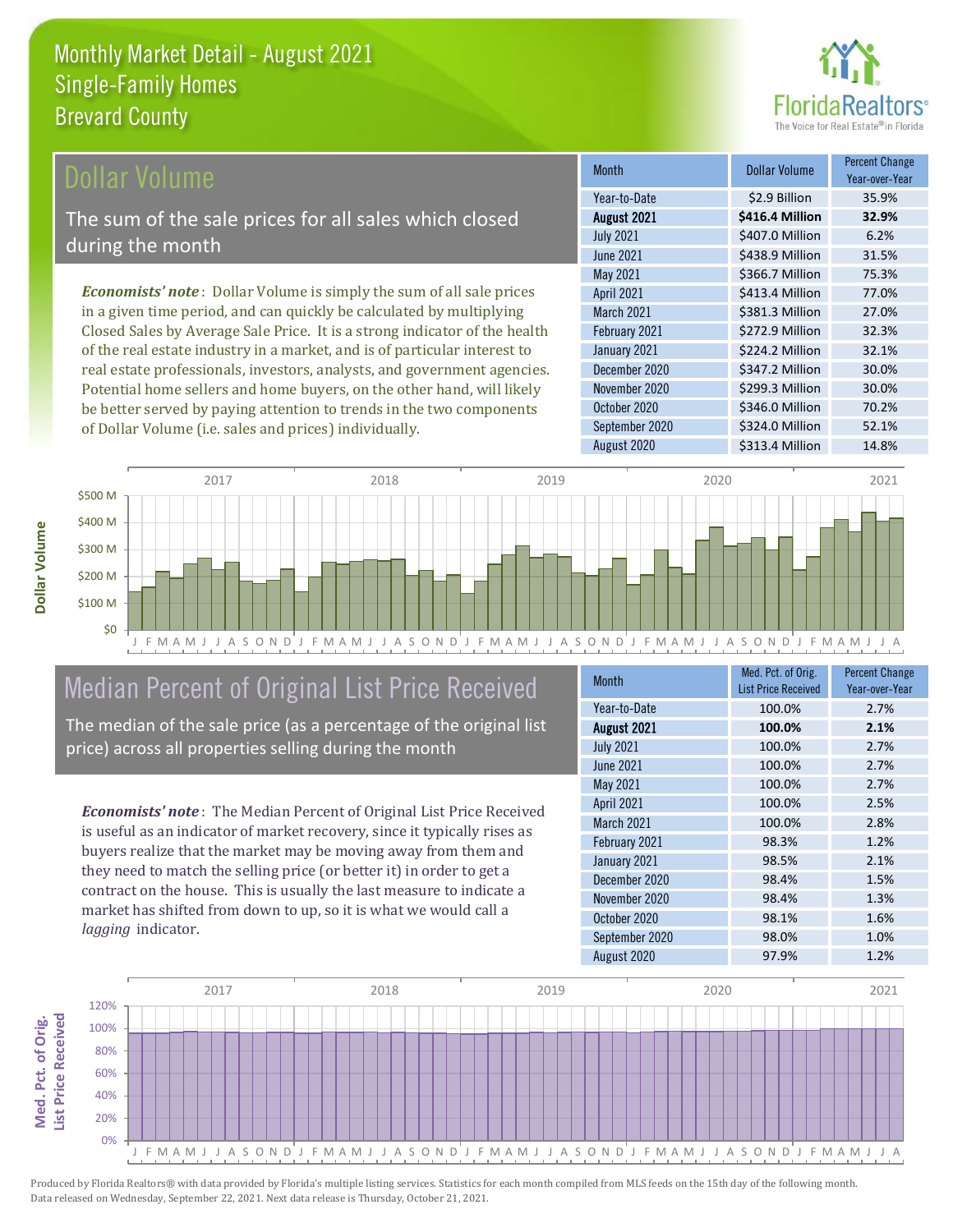

### Median Time to Contract

The median number of days between the listing date and contract date for all Closed Sales during the month

*Economists' note* : Like Time to Sale, Time to Contract is a measure of the length of the home selling process calculated for sales which closed during the month. The difference is that Time to Contract measures the number of days between the initial listing of a property and the signing of the contract which eventually led to the closing of the sale. When the gap between Median Time to Contract and Median Time to Sale grows, it is usually a sign of longer closing times and/or declining numbers of cash sales.

| <b>Month</b>     | Median Time to<br>Contract | <b>Percent Change</b><br>Year-over-Year |
|------------------|----------------------------|-----------------------------------------|
| Year-to-Date     | 10 Days                    | $-66.7%$                                |
| August 2021      | 8 Days                     | $-61.9%$                                |
| <b>July 2021</b> | 8 Days                     | $-73.3%$                                |
| <b>June 2021</b> | 8 Days                     | $-78.9%$                                |
| May 2021         | 8 Days                     | $-69.2%$                                |
| April 2021       | 10 Days                    | $-50.0%$                                |
| March 2021       | 10 Days                    | $-67.7%$                                |
| February 2021    | 18 Days                    | $-52.6%$                                |
| January 2021     | 15 Days                    | $-58.3%$                                |
| December 2020    | 15 Days                    | $-50.0%$                                |
| November 2020    | 14 Days                    | $-51.7%$                                |
| October 2020     | 19 Days                    | $-50.0%$                                |
| September 2020   | 19 Days                    | $-38.7%$                                |
| August 2020      | 21 Days                    | $-30.0%$                                |



#### Median Time to Sale

**Median Time to** 

**Median Time to** 

The median number of days between the listing date and closing date for all Closed Sales during the month

*Economists' note* : Time to Sale is a measure of the length of the home selling process, calculated as the number of days between the initial listing of a property and the closing of the sale. *Median* Time to Sale is the amount of time the "middle" property selling this month was on the market. That is, 50% of homes selling this month took *less* time to sell, and 50% of homes took *more* time to sell. Median Time to Sale gives a more accurate picture than Average Time to Sale, which can be skewed upward by small numbers of properties taking an abnormally long time to sell.

| <b>Month</b>     | <b>Median Time to Sale</b> | <b>Percent Change</b><br>Year-over-Year |
|------------------|----------------------------|-----------------------------------------|
| Year-to-Date     | 53 Days                    | $-30.3%$                                |
| August 2021      | 48 Days                    | $-28.4%$                                |
| <b>July 2021</b> | 49 Days                    | $-34.7%$                                |
| <b>June 2021</b> | 50 Days                    | $-41.2%$                                |
| May 2021         | 50 Days                    | $-30.6%$                                |
| April 2021       | 53 Days                    | $-15.9%$                                |
| March 2021       | 55 Days                    | $-26.7%$                                |
| February 2021    | 63 Days                    | $-24.1%$                                |
| January 2021     | 65 Days                    | $-17.7%$                                |
| December 2020    | 61 Days                    | $-11.6%$                                |
| November 2020    | 60 Days                    | $-10.4%$                                |
| October 2020     | 66 Days                    | $-14.3%$                                |
| September 2020   | 65 Days                    | $-11.0%$                                |
| August 2020      | 67 Days                    | $-5.6%$                                 |

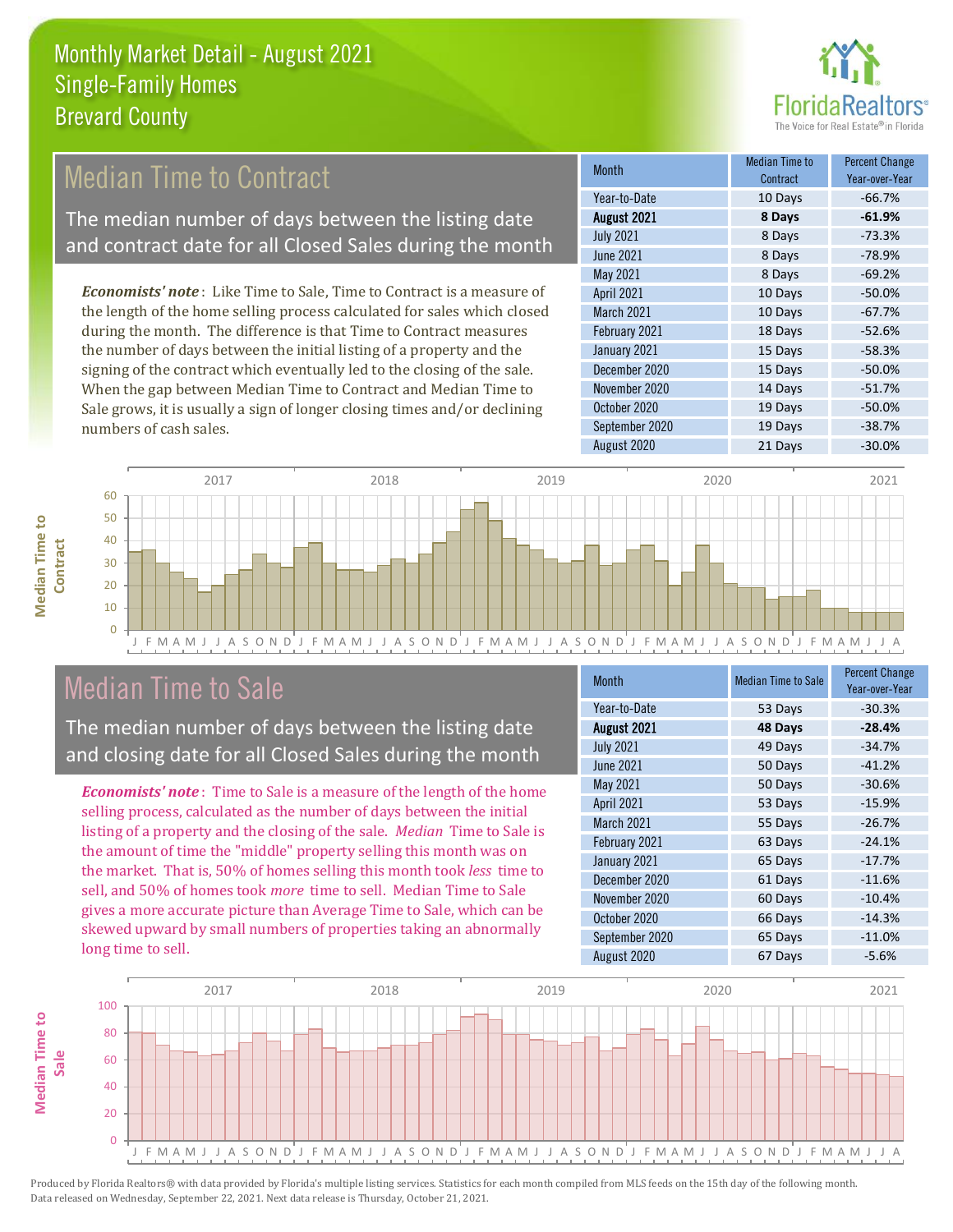

| <b>New Pending Sales</b>                                                      | <b>Month</b>      | <b>New Pending Sales</b> | <b>Percent Change</b><br>Year-over-Year |
|-------------------------------------------------------------------------------|-------------------|--------------------------|-----------------------------------------|
|                                                                               | Year-to-Date      | 8,887                    | 5.5%                                    |
| The number of listed properties that went under                               | August 2021       | 1,125                    | 3.2%                                    |
| contract during the month                                                     | <b>July 2021</b>  | 1,073                    | $-6.5%$                                 |
|                                                                               | <b>June 2021</b>  | 1,043                    | $-19.1%$                                |
|                                                                               | May 2021          | 1,110                    | $-7.8%$                                 |
| <b>Economists' note:</b> Because of the typical length of time it takes for a | <b>April 2021</b> | 1,153                    | 57.1%                                   |
| sale to close, economists consider Pending Sales to be a decent               | <b>March 2021</b> | 1,206                    | 29.7%                                   |
| indicator of potential future Closed Sales. It is important to bear in        | February 2021     | 1,093                    | 1.7%                                    |
| mind, however, that not all Pending Sales will be closed successfully.        | January 2021      | 1,084                    | 13.7%                                   |
| So, the effectiveness of Pending Sales as a future indicator of Closed        | December 2020     | 822                      | 19.5%                                   |
| Sales is susceptible to changes in market conditions such as the              | November 2020     | 912                      | 10.1%                                   |
| availability of financing for homebuyers and the inventory of                 | October 2020      | 1,103                    | 18.0%                                   |



## New Listings

**New Listings**

**Pending Sales**

Pending Sales

distressed properties for sale.

The number of properties put onto the market during the month

*Economists' note* : New Listings tend to rise in delayed response to increasing prices, so they are often seen as a lagging indicator of market health. As prices rise, potential sellers raise their estimations of value—and in the most recent cycle, rising prices have freed up many potential sellers who were previously underwater on their mortgages. Note that in our calculations, we take care to not include properties that were recently taken off the market and quickly relisted, since these are not really *new* listings.

| <b>Month</b>     | <b>New Listings</b> | <b>Percent Change</b><br>Year-over-Year |
|------------------|---------------------|-----------------------------------------|
| Year-to-Date     | 9,077               | 6.6%                                    |
| August 2021      | 1,172               | 23.5%                                   |
| <b>July 2021</b> | 1,270               | 12.2%                                   |
| June 2021        | 1,228               | 23.7%                                   |
| May 2021         | 1,116               | $-2.1%$                                 |
| April 2021       | 1,192               | 31.9%                                   |
| March 2021       | 1,094               | $-10.0%$                                |
| February 2021    | 1,023               | $-7.8%$                                 |
| January 2021     | 982                 | $-8.2%$                                 |
| December 2020    | 817                 | 8.9%                                    |
| November 2020    | 888                 | $-7.4%$                                 |
| October 2020     | 1,144               | 4.8%                                    |
| September 2020   | 1,000               | 10.0%                                   |
| August 2020      | 949                 | $-3.5%$                                 |

September 2020 1,060 35.2% August 2020 1,090 22.1%

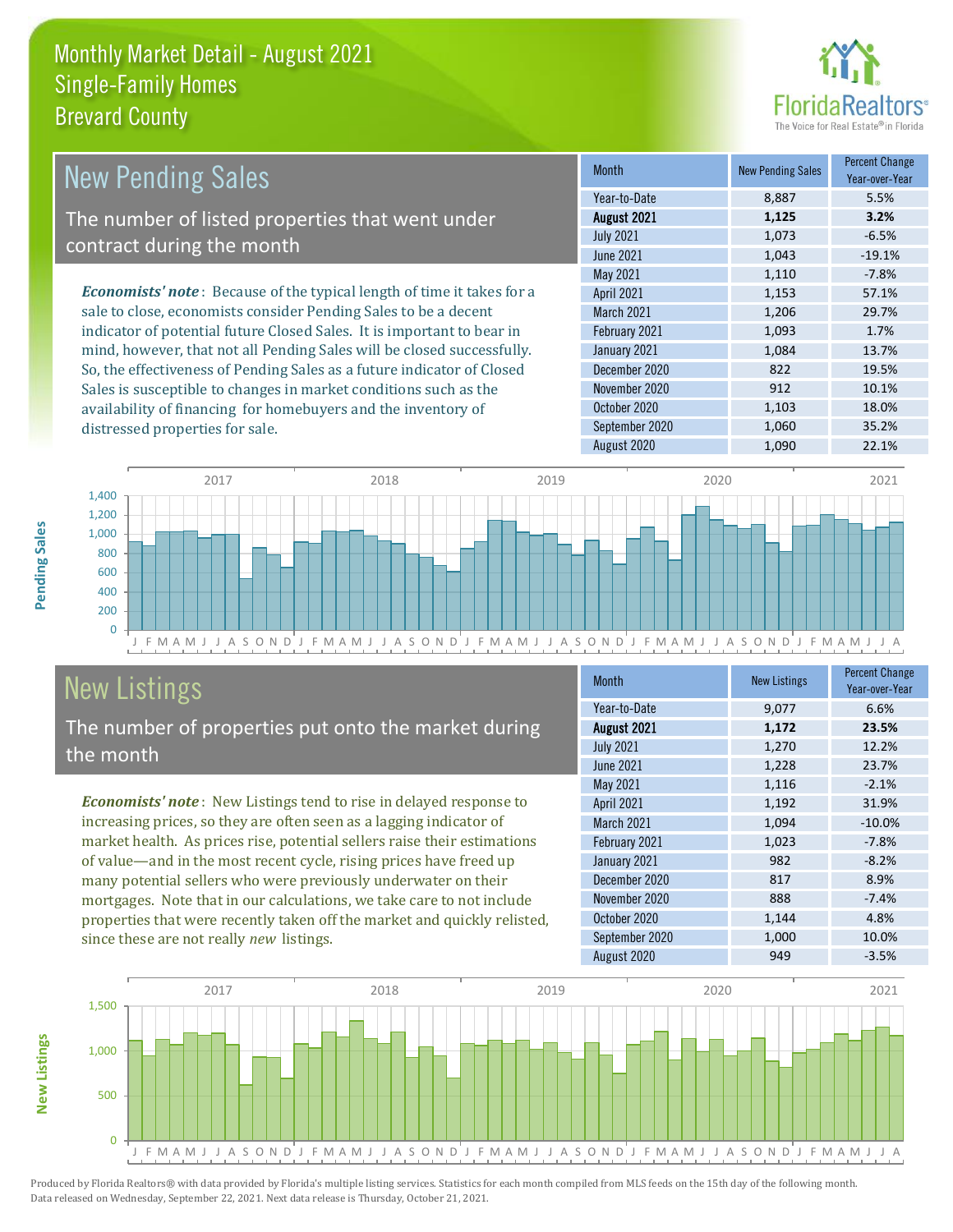

## *Economists' note* : There are a number of ways to define and calculate Inventory (Active Listings) The number of property listings active at the end of the month

Inventory. Our method is to simply count the number of active listings on the last day of the month, and hold this number to compare with the same month the following year. Inventory rises when New Listings are outpacing the number of listings that go off-market (regardless of whether they actually sell). Likewise, it falls when New Listings aren't keeping up with the rate at which homes are going off-market.

| <b>Month</b>             | Inventory | <b>Percent Change</b><br>Year-over-Year |
|--------------------------|-----------|-----------------------------------------|
| <b>YTD (Monthly Avg)</b> | 957       | $-53.7%$                                |
| August 2021              | 1,124     | $-25.9%$                                |
| <b>July 2021</b>         | 1,093     | $-35.4%$                                |
| <b>June 2021</b>         | 931       | $-47.3%$                                |
| May 2021                 | 773       | $-65.2%$                                |
| April 2021               | 833       | $-65.8%$                                |
| March 2021               | 813       | $-65.9%$                                |
| February 2021            | 984       | $-56.0%$                                |
| January 2021             | 1,106     | $-51.3%$                                |
| December 2020            | 1,258     | $-43.7%$                                |
| November 2020            | 1,332     | $-42.9%$                                |
| October 2020             | 1,375     | $-41.4%$                                |
| September 2020           | 1,393     | $-39.8%$                                |
| August 2020              | 1,517     | $-34.4%$                                |



## Months Supply of Inventory

An estimate of the number of months it will take to deplete the current Inventory given recent sales rates

*Economists' note* : MSI is a useful indicator of market conditions. The benchmark for a balanced market (favoring neither buyer nor seller) is 5.5 months of inventory. Anything higher is traditionally a buyers' market, and anything lower is a sellers' market. There is no single accepted way of calculating MSI. A common method is to divide current Inventory by the most recent month's Closed Sales count, but this count is a usually poor predictor of future Closed Sales due to seasonal cycles. To eliminate seasonal effects, we use the 12-month average of monthly Closed Sales instead.

| <b>Month</b>             | <b>Months Supply</b> | <b>Percent Change</b><br>Year-over-Year |
|--------------------------|----------------------|-----------------------------------------|
| <b>YTD (Monthly Avg)</b> | 1.0                  | $-58.3%$                                |
| August 2021              | 1.1                  | $-38.9%$                                |
| <b>July 2021</b>         | 1.1                  | $-45.0%$                                |
| <b>June 2021</b>         | 0.9                  | $-57.1%$                                |
| May 2021                 | 0.8                  | $-70.4%$                                |
| April 2021               | 0.9                  | $-69.0%$                                |
| March 2021               | 0.9                  | $-66.7%$                                |
| February 2021            | 1.1                  | $-57.7%$                                |
| January 2021             | 1.2                  | $-53.8%$                                |
| December 2020            | 1.4                  | $-46.2%$                                |
| November 2020            | 1.5                  | $-46.4%$                                |
| October 2020             | 1.5                  | $-46.4%$                                |
| September 2020           | 1.6                  | $-42.9%$                                |
| August 2020              | 1.8                  | $-35.7%$                                |

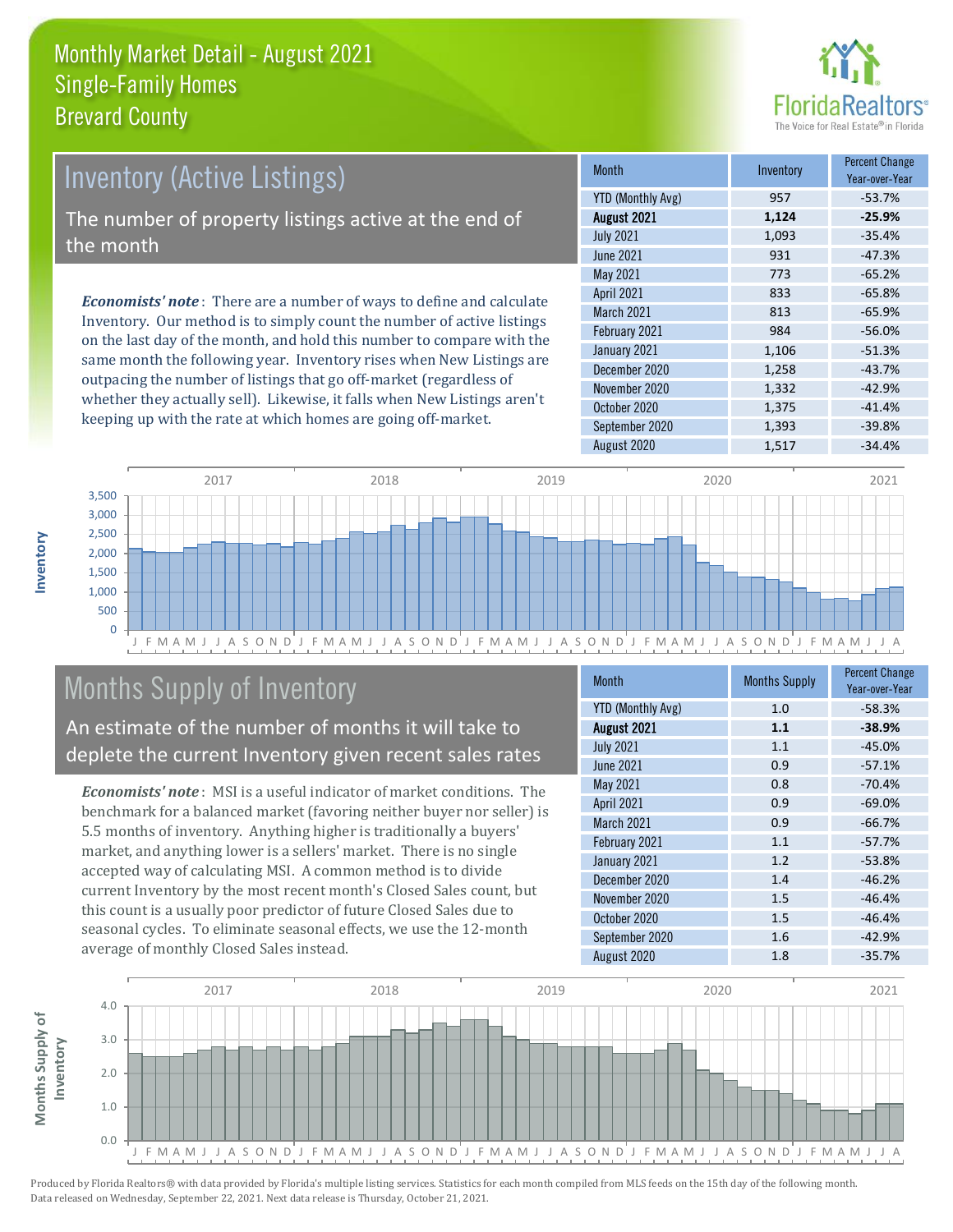

#### *Economists' note:* Closed Sales are one of the simplest—yet most important—indicators for the residential real estate market. When comparing Closed Sales across markets of different sizes, we recommend comparing the percent changes in sales rather than the number of sales. Closed Sales (and many other market metrics) are affected by seasonal cycles, so actual trends are more accurately represented by year-over-year changes (i.e. comparing a month's sales to the amount of sales in the same month in the previous year), rather than changes from one month to the next. \$1,000,000 or more 23 360.0% \$250,000 - \$299,999 207 18.3% \$300,000 - \$399,999 276 47.6% \$400,000 - \$599,999 201 38.6% \$600,000 - \$999,999 112 83.6% \$150,000 - \$199,999 88 -45.7% \$200,000 - \$249,999 137 -29.4% \$100,000 - \$149,999 20 -59.2% Sale Price Closed Sales Percent Change Year-over-Year Less than \$50,000 0 0 -100.0% \$50,000 - \$99,999 5 -54.5% 200 250 300 August 2020 **August 2021** 200 250 300 Closed Sales by Sale Price The number of sales transactions which closed during the month

#### Median Time to Contract by Sale Price The median number of days between the listing date and contract date for all Closed Sales during the month

\$100,000 \$149,999 \$150,000 - \$199,999

\$200,000 - \$249,999

\$250,000 - \$299,999

\$300,000 - \$399,999

\$400,000 - \$599,999

*Economists' note* : Like Time to Sale, Time to Contract is a measure of the length of the home selling process calculated for sales which closed during the month. The difference is that Time to Contract measures the number of days between the initial listing of a property and the signing of the contract which eventually led to the closing of the sale. When the gap between Median Time to Contract and Median Time to Sale grows, it is usually a sign of longer closing times and/or declining numbers of cash sales.

| <b>Sale Price</b>     | <b>Median Time to</b><br>Contract | <b>Percent Change</b><br>Year-over-Year |
|-----------------------|-----------------------------------|-----------------------------------------|
| Less than \$50,000    | (No Sales)                        | N/A                                     |
| $$50,000 - $99,999$   | 17 Days                           | $-37.0%$                                |
| $$100,000 - $149,999$ | 10 Days                           | $-68.8%$                                |
| $$150,000 - $199,999$ | 8 Days                            | $-63.6%$                                |
| \$200,000 - \$249,999 | 8 Days                            | $-57.9%$                                |
| \$250,000 - \$299,999 | 6 Days                            | $-80.0%$                                |
| \$300,000 - \$399,999 | 6 Days                            | $-53.8%$                                |
| \$400,000 - \$599,999 | 10 Days                           | $-72.2%$                                |
| \$600,000 - \$999,999 | 15 Days                           | $-66.7%$                                |
| \$1,000,000 or more   | 28 Days                           | -46.2%                                  |

\$600,000 - \$999,999

\$1,000,000 or more



**Closed Sales**

Less than \$50,000

\$50,000 - \$99,999

**Median Time to Contract**

**Median Time to Contract**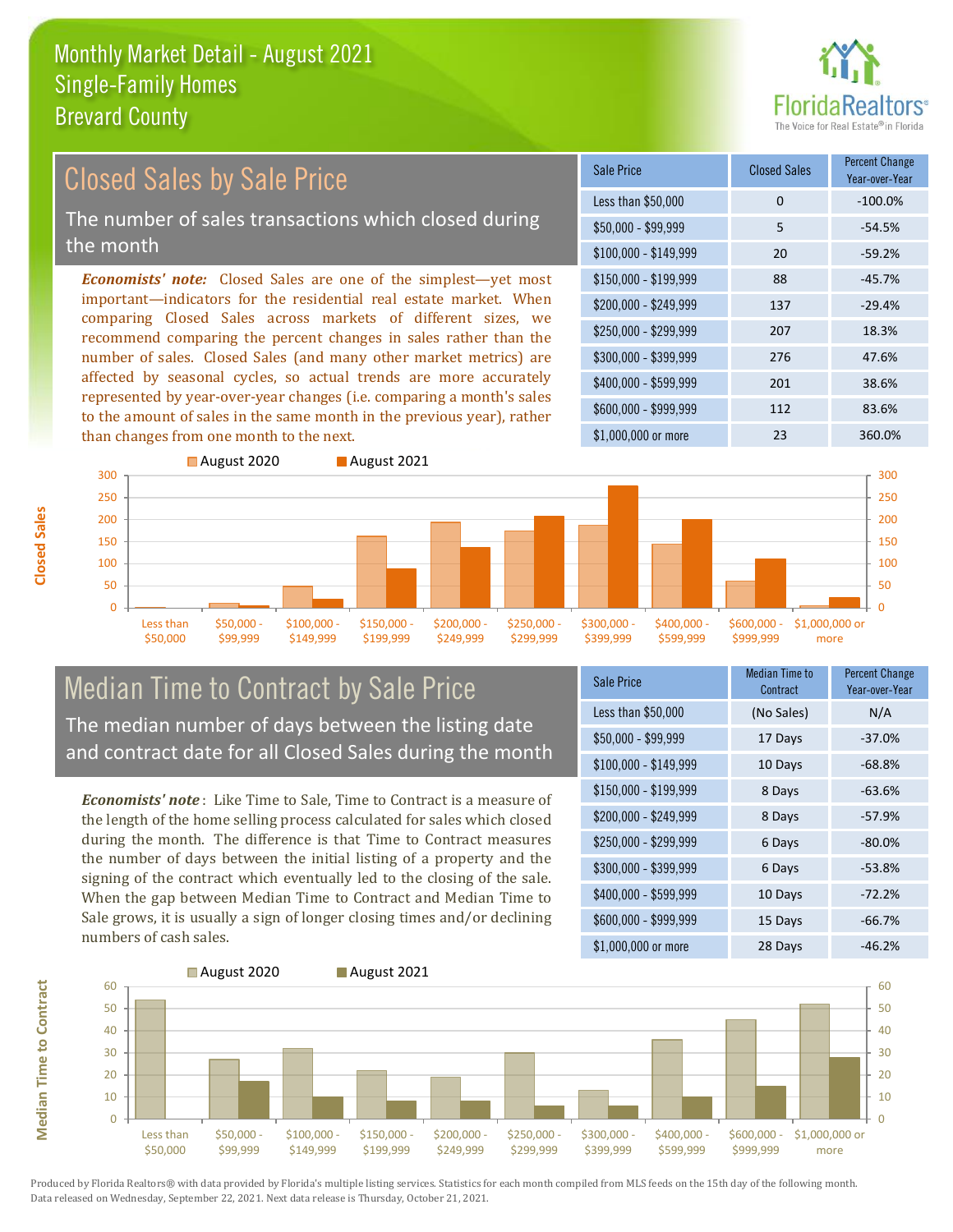

# New Listings by Initial Listing Price

The number of properties put onto the market during the month

*Economists' note:* New Listings tend to rise in delayed response to increasing prices, so they are often seen as a lagging indicator of market health. As prices rise, potential sellers raise their estimations of value—and in the most recent cycle, rising prices have freed up many potential sellers who were previously underwater on their mortgages. Note that in our calculations, we take care to not include properties that were recently taken off the market and quickly relisted, since these are not really *new* listings.

| <b>Initial Listing Price</b> | <b>New Listings</b> | <b>Percent Change</b><br>Year-over-Year |
|------------------------------|---------------------|-----------------------------------------|
| Less than \$50,000           | $\mathbf{1}$        | N/A                                     |
| $$50,000 - $99,999$          | $\mathcal{P}$       | $-50.0%$                                |
| $$100,000 - $149,999$        | 22                  | $-46.3%$                                |
| $$150,000 - $199,999$        | 91                  | $-34.1%$                                |
| \$200,000 - \$249,999        | 136                 | $-27.3%$                                |
| \$250,000 - \$299,999        | 210                 | 17.3%                                   |
| \$300,000 - \$399,999        | 331                 | 84.9%                                   |
| \$400,000 - \$599,999        | 218                 | 60.3%                                   |
| \$600,000 - \$999,999        | 122                 | 96.8%                                   |
| \$1,000,000 or more          | 39                  | 69.6%                                   |



#### Inventory by Current Listing Price The number of property listings active at the end of the month

*Economists' note* : There are a number of ways to define and calculate Inventory. Our method is to simply count the number of active listings on the last day of the month, and hold this number to compare with the same month the following year. Inventory rises when New Listings are outpacing the number of listings that go off-market (regardless of whether they actually sell). Likewise, it falls when New Listings aren't keeping up with the rate at which homes are going off-market.

| <b>Current Listing Price</b> | Inventory    | <b>Percent Change</b><br>Year-over-Year |
|------------------------------|--------------|-----------------------------------------|
| Less than \$50,000           | $\mathbf{1}$ | $-66.7%$                                |
| $$50,000 - $99,999$          | 5            | $-61.5%$                                |
| $$100,000 - $149,999$        | 20           | $-65.5%$                                |
| $$150,000 - $199,999$        | 92           | $-43.6%$                                |
| \$200,000 - \$249,999        | 111          | $-51.5%$                                |
| \$250,000 - \$299,999        | 154          | $-42.3%$                                |
| \$300,000 - \$399,999        | 283          | 1.4%                                    |
| $$400,000 - $599,999$        | 205          | $-16.7%$                                |
| \$600,000 - \$999,999        | 162          | $-9.0%$                                 |
| \$1,000,000 or more          | 91           | 12.3%                                   |



Produced by Florida Realtors® with data provided by Florida's multiple listing services. Statistics for each month compiled from MLS feeds on the 15th day of the following month. Data released on Wednesday, September 22, 2021. Next data release is Thursday, October 21, 2021.

**Inventory**